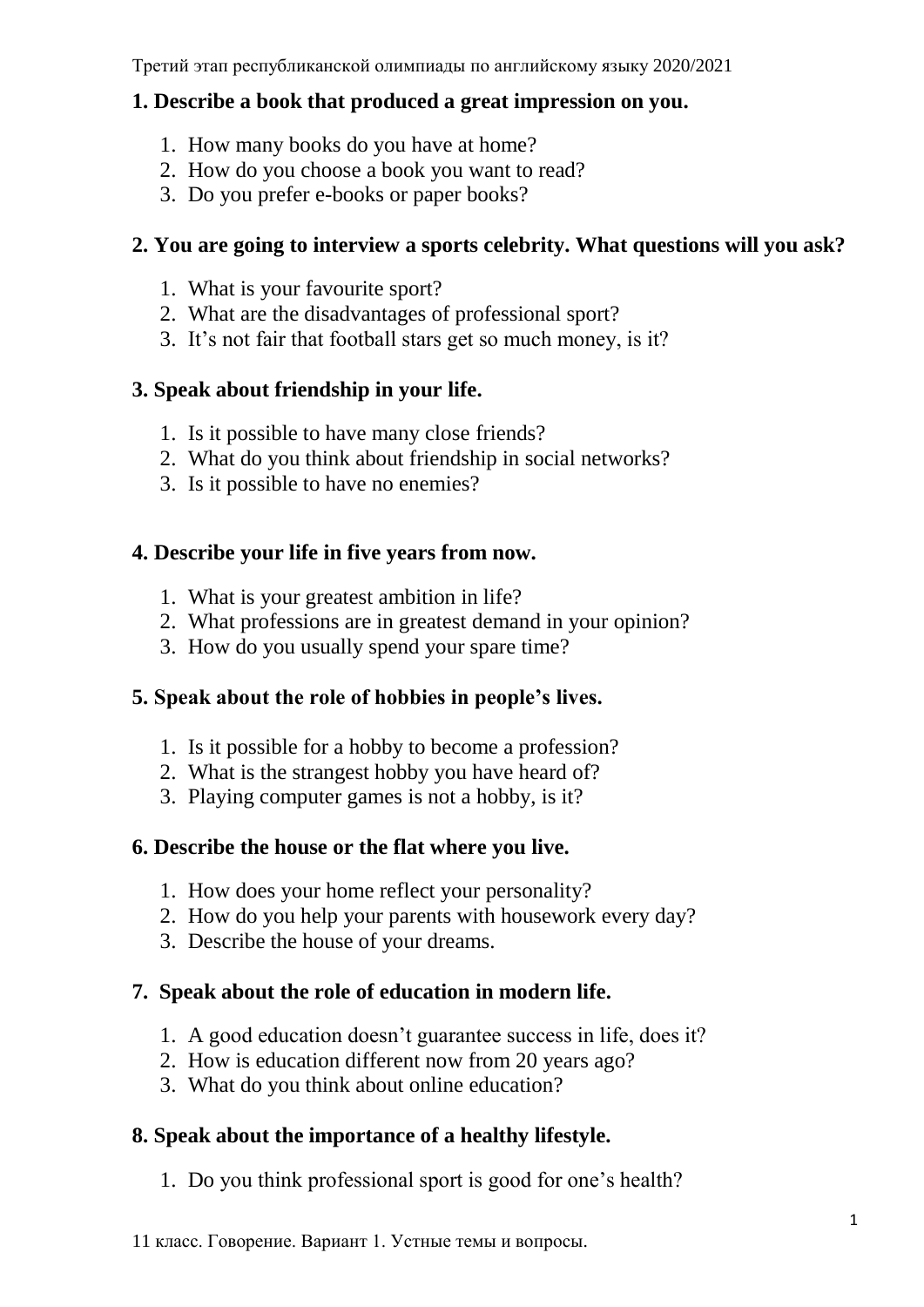- 2. Do you think you could become a vegetarian?
- 3. What are your school dinners like?

#### **9. Life without planning is inefficient. Do you agree?**

- 1. How do you usually plan your weekday?
- 2. What would you advise a person who constantly procrastinates?
- 3. What are your household chores?

## **10. Speak about your favourite form of art.**

- 1. What do you think about graffiti?
- 2. What kind of music do you prefer? Why?
- 3. Who is your favourite actor or actress?

## **11. How would you describe an ideal family?**

- 1. Is it possible for your parents to be your friends?
- 2. Is it better to be an only child in the family or to have siblings?
- 3. Why do people suffer from generation gap problems?

#### **12. Speak about the different ways in which you save time.**

- 1. How much time do you spend playing computer games?
- 2. What are the most time-consuming activities for you?
- 3. What do you usually do when you want to relax?

#### **13. Speak about your best friend.**

- 1. What kind of person would you never be friends with?
- 2. Do you make friends easily?
- 3. Do you trust your first impression of a person you meet?

## **14. Speak about the activities you like doing together with other people.**

- 1. If you need some advice, who do you usually go to?
- 2. What kind of things do you prefer to do on your own?
- 3. Describe a recent project or an activity you did in a team.

## **15. Speak about your idea of a perfect holiday.**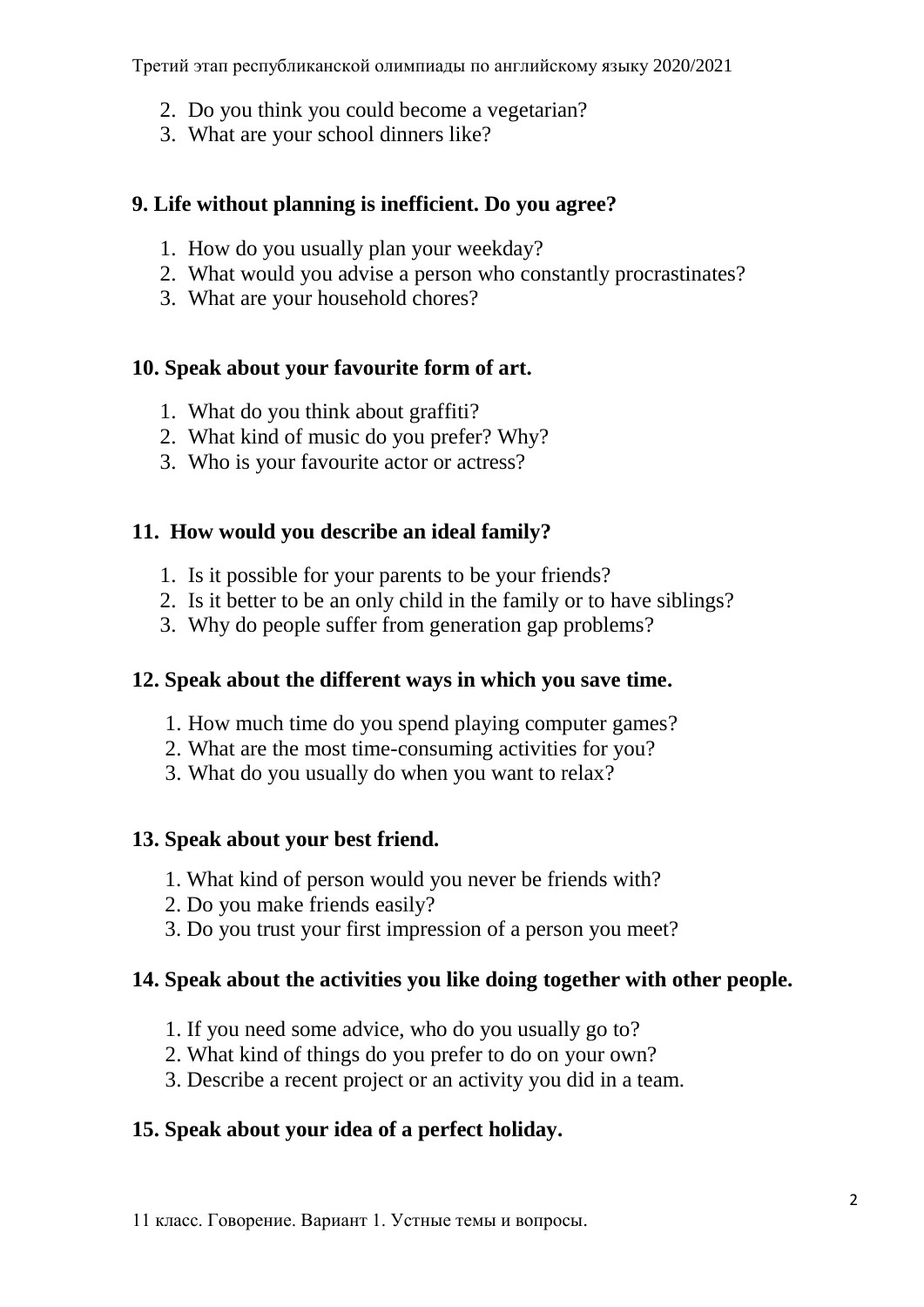- 1. Describe the worst holiday you have had.
- 2. Do you prefer active or passive holidays and why?
- 3. What is the most relaxing activity for you?

## **16. Speak about your future career.**

- 1. What would be the most boring and the most exciting job for you?
- 2. What are the most popular jobs nowadays?
- 3. Would you continue to work even if you had a lot of money?

## **17. Speak about your main goals in life.**

- 1. What would be important for you, money or job satisfaction?
- 2. How can you use foreign languages in your future career?
- 3. What is more important for success, natural abilities or hard work?

## **18. Imagine you are a film director. What film would you shoot?**

- 1. What films are you ready to see more than once?
- 2. How do you choose a film you want to see?
- 3. Do you prefer watching films in the cinema, on TV, or online?

## **19. Hardships in life only make us stronger. Do you agree?**

- 1. Do you believe in bad luck?
- 2. What are the three wishes you'd like to come true?
- 3. Describe the most difficult day you have had so far.

# **20. You are a tour guide. Where would you take foreign tourists?**

- 1. What places in the world would you like to visit and why?
- 2. Describe your longest journey.
- 3. When on holiday, do you lie on the beach or go sightseeing?

# **21. Speak about the ecological situation in Belarus.**

- 1. What can be done to reduce the air pollution in big cities?
- 2. What do you personally do to protect nature?
- 3. Why is it necessary to recycle paper, plastic and metals?

## **22. Speak about the changes you would introduce in your school if you were the headmaster.**